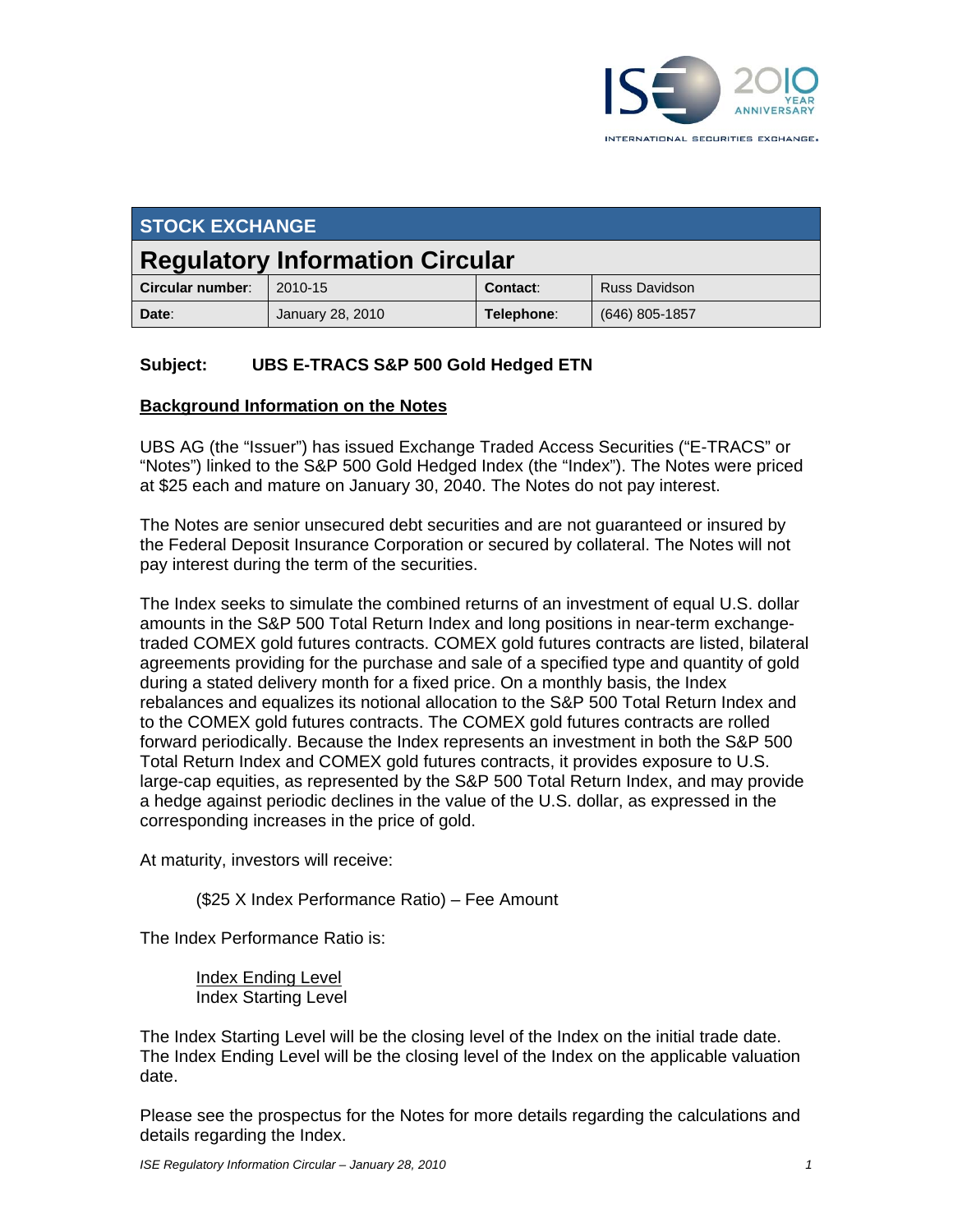

## **Principal Risks**

It is expected that the market value of the Notes will depend substantially on the value of the Index and may be affected by a number of other interrelated factors including, among other things: the general level of interest rates, the volatility of the Index, the time remaining to maturity, the price of gold, and the credit ratings of the Issuer.

#### **Exchange Rules Applicable to Trading in the Notes**

The Notes are considered equity securities, thus rendering trading in the Notes subject to the Exchange's existing rules governing the trading of equity securities.

## **Trading Hours**

Trading in the Notes on ISE is on a UTP basis and is subject to ISE equity trading rules. The Notes will trade from 8:00 a.m. until 8:00 p.m. Eastern Time. Equity Electronic Access Members ("Equity EAMs") trading the Notes during the Extended Market Sessions are exposed to the risk of the lack of the calculation or dissemination of underlying index value or intraday indicative value ("IIV"). For certain derivative securities products, an updated underlying index value or IIV may not be calculated or publicly disseminated in the Extended Market hours. Since the underlying index value and IIV are not calculated or widely disseminated during Extended Market hours, an investor who is unable to calculate implied values for certain derivative securities products during Extended Market hours may be at a disadvantage to market professionals.

## **Trading Halts**

ISE will halt trading in the Notes in accordance with ISE Rule 2101(a)(2)(iii). The grounds for a halt under this Rule include a halt by the primary market because it stops trading the Notes and/or a halt because dissemination of the IIV or applicable currency spot price has ceased, or a halt for other regulatory reasons. In addition, ISE will stop trading the Notes if the primary market de-lists the Notes.

#### **Suitability**

Trading in the Notes on ISE will be subject to the provisions of ISE Rule 2123(l). Members recommending transactions in the Notes to customers should make a determination that the recommendation is suitable for the customer. In addition, members must possess sufficient information to satisfy the "know your customer" obligation that is embedded in ISE Rule 2123(l).

Equity EAMs also should review FINRA Notice to Members 03-71 for guidance on trading these products. The Notice reminds members of their obligations to: (1) conduct adequate due diligence to understand the features of the product; (2) perform a reasonable-basis suitability analysis; (3) perform customer-specific suitability analysis in connection with any recommended transactions; (4) provide a balanced disclosure of both the risks and rewards associated with the particular product, especially when selling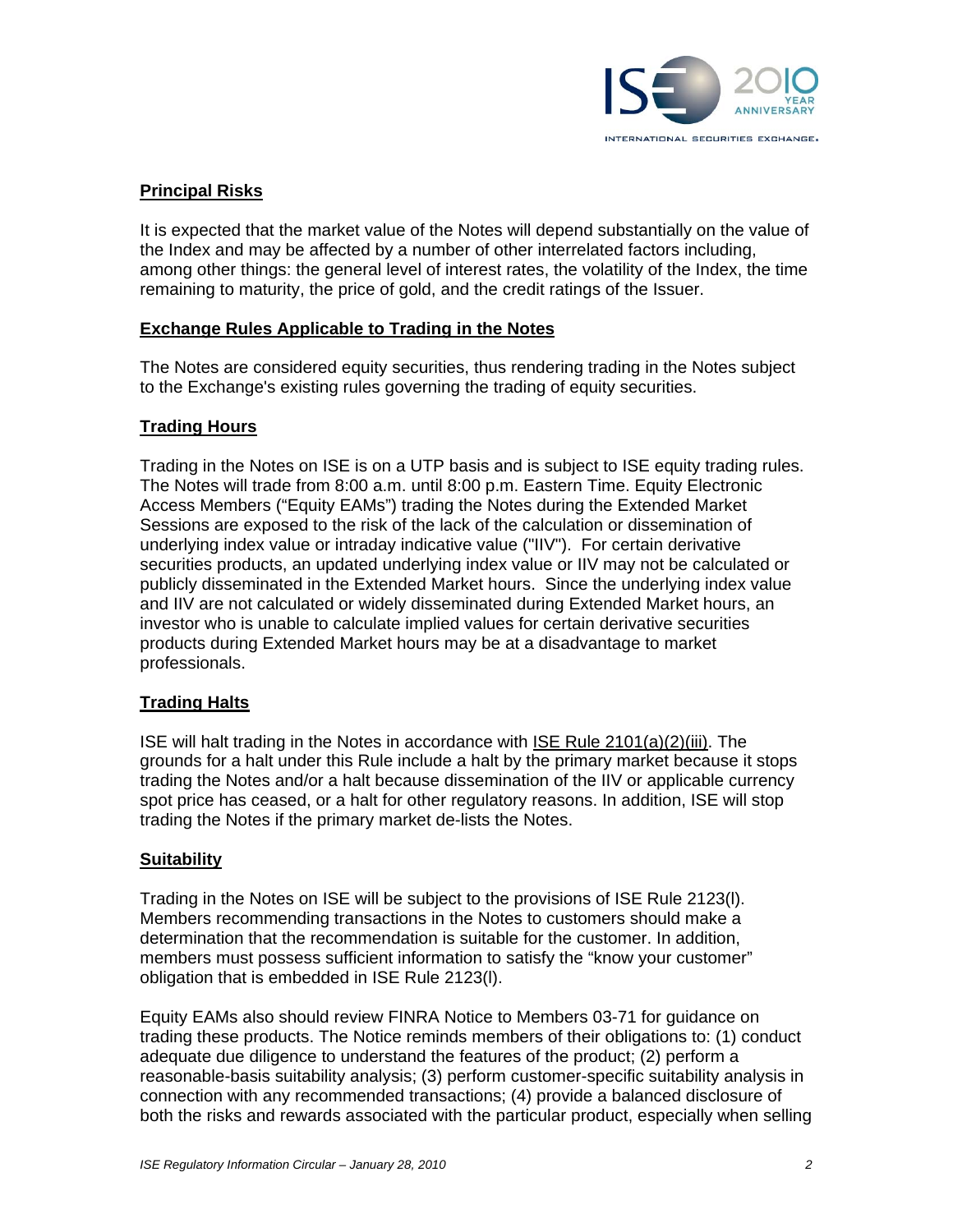

to retail investors; (5) implement appropriate internal controls; and (6) train registered persons regarding the features, risk and suitability of these products.

**This Regulatory Information Circular is not a statutory Prospectus. Equity EAMs should consult the Trust's Registration Statement, SAI, Prospectus and the Fund's website for relevant information.**